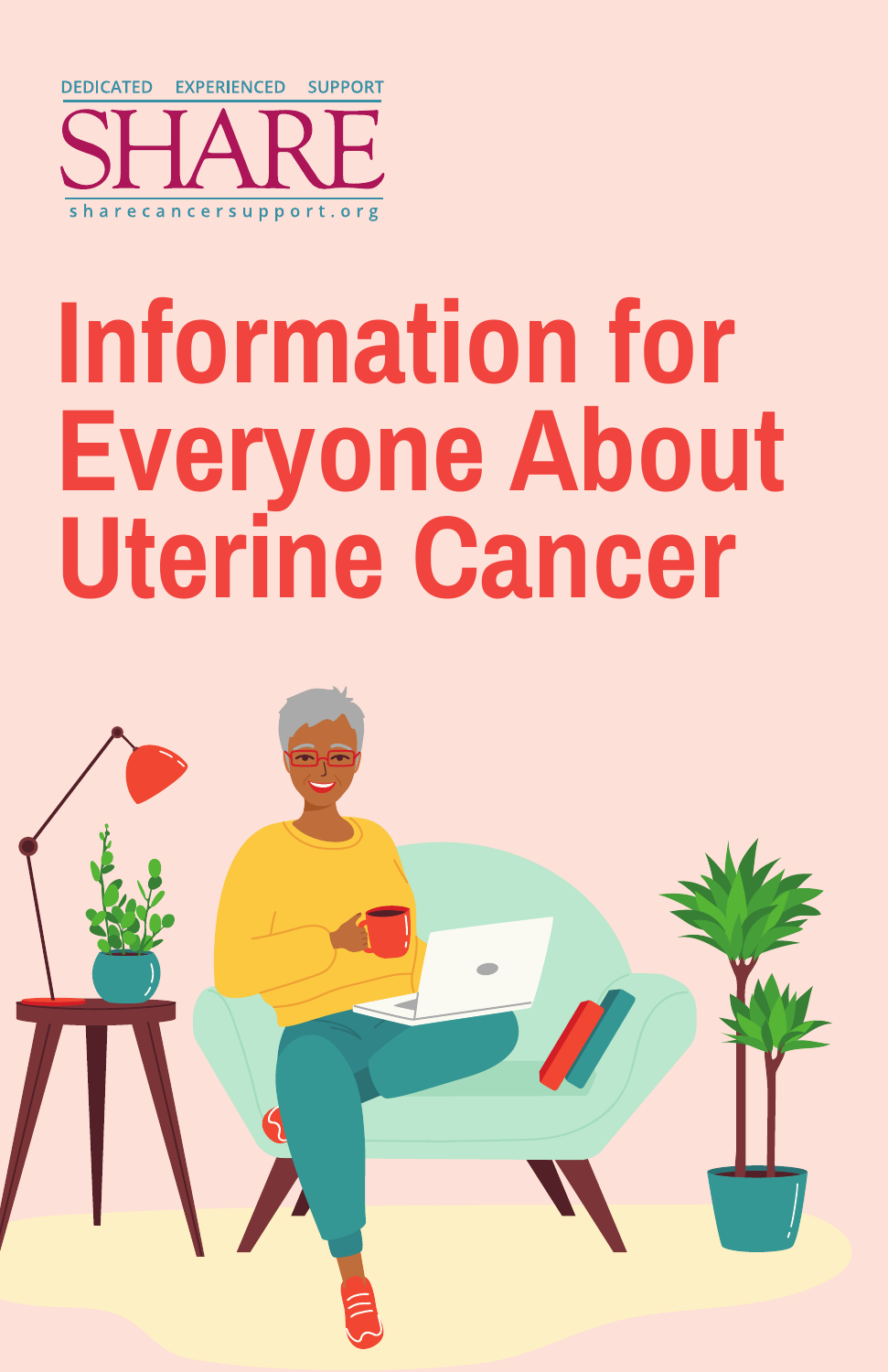#### SHARE is a national nonprofit that supports, educates, and empowers anyone who has been diagnosed with women's cancers, and provides outreach to the general public about signs and symptoms. We are a compassionate community of knowledgeable survivors, women living with cancer, and healthcare professionals. We are ready to listen to your concerns, respond to your questions, and provide education to help you make sense of your diagnosis and treatment.

SHARE is dedicated to serving women of all races, cultures, backgrounds, and identities. Because no one should have to face uterine cancer alone.

**SHARE is here for you and all of our services are free.**

#### **Welcome to SHARE! Uterine/Endometrial Cancer: Information for Everyone**

Cancer is a disease that makes cells begin to grow out of control. Uterine cancer, also referred to as endometrial cancer, is the growth of these cells in the lining of the uterus (or endometrium). Uterine sarcoma, a more rare form of cancer, is the growth of cancer cells in the muscles or other supporting tissues of the uterus.

#### **Did You Know?**

- **• Uterine cancer is the most common type of gynecologic cancer and the fourth most common cancer for women in the United States.**
- **• Black women are more often diagnosed with advanced uterine cancer or more aggressive types which may affect their chance of survival.**
- **• The Pap Smear test does not screen for uterine cancer. The only cancer the Pap Smear test screens for is cervical cancer.**

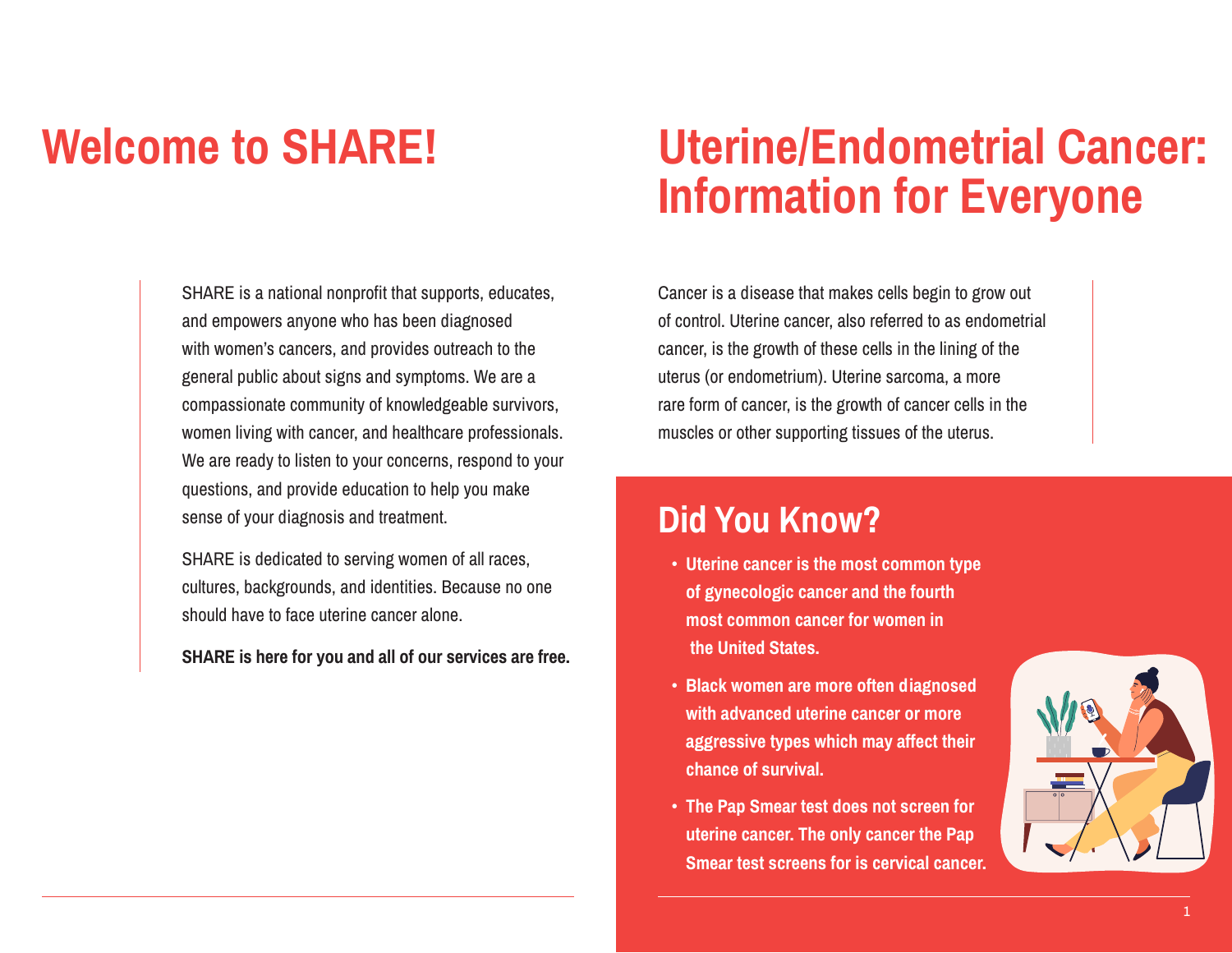## **Uterine Cancer Signs and Symptoms**



- Vaginal bleeding, spotting or brownish discharge after menopause
- Irregular or heavy bleeding in younger women
- Pelvic pain or pressure
- Symptoms common in later stages:
	- Feeling a mass in the pelvis
	- Losing weight without trying
- Less common symptoms:
	- Difficult or painful urination
	- Pain during intercourse

Although these symptoms can be caused by factors other than cancer, it's important to be evaluated by a gynecologist who may recommend additional testing. Bleeding after menopause always needs evaluation. The diagnosis of uterine cancer often relies on obtaining a tissue sample through a surgical procedure called a biopsy.

## **Risk Factors for Uterine Cancer**

A risk factor is anything that increases a person's chance of developing a certain illness. Having one or more risk factors associated with a disease does not mean you will develop that disease. Discussing risk factors with your doctor may help you make informed lifestyle choices including preventative measures appropriate to your risk.

- **Obesity** Being overweight can increase uterine cancer risk; uterine cancer is 3 times more common among obese women than those at a healthier weight.
- Age Uterine cancer risk increases with age.
- **Genetics** Lynch Syndrome is a hereditary cancer syndrome that is linked to an increase in uterine cancer. The lifetime risk of developing uterine cancer for women with Lynch Syndrome is 40%-60%.
- **Family History** If several family members have/ had uterine cancer, your healthcare professional may recommend genetic testing.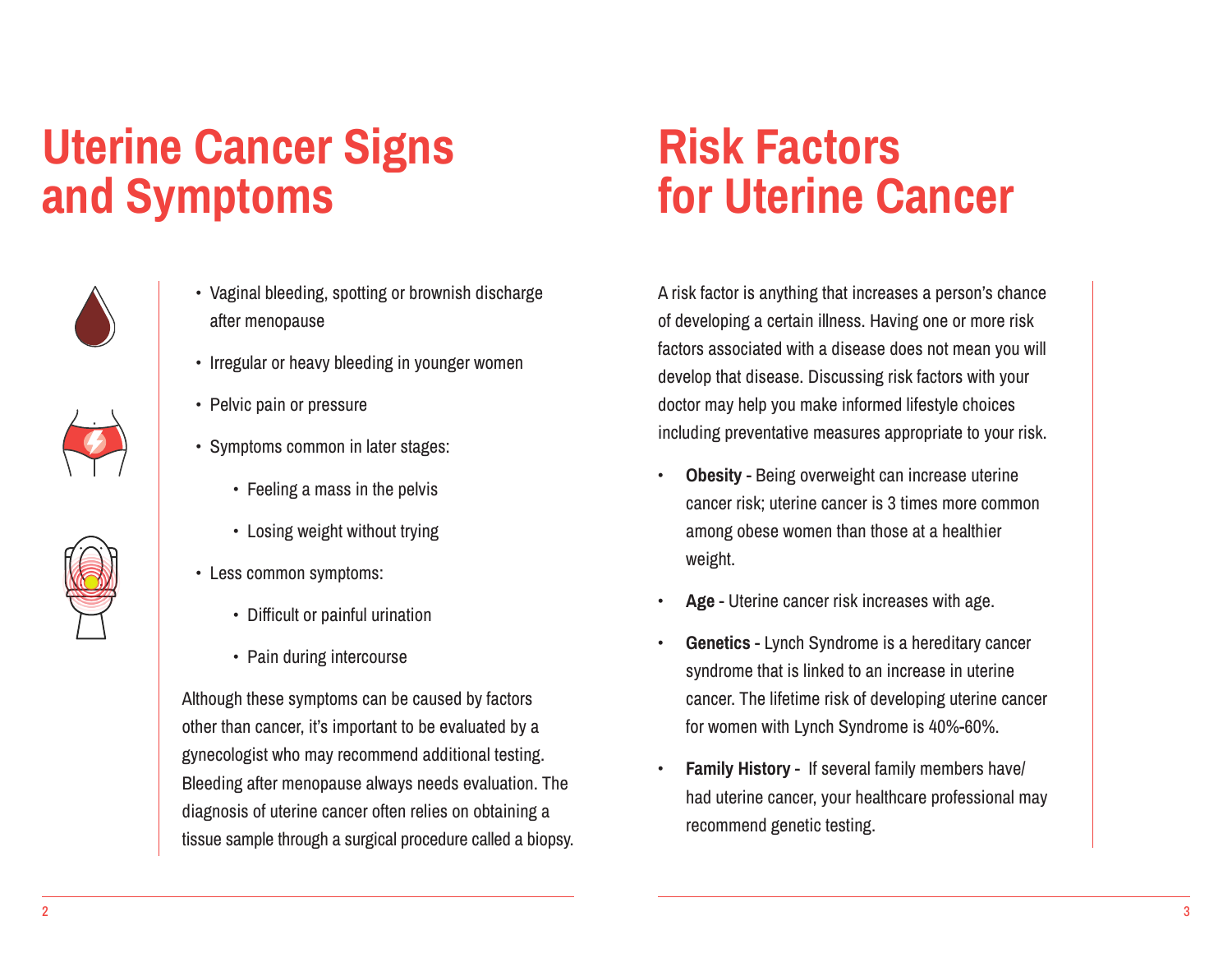## **Risk Factors for Uterine Cancer (cont'd)**

- **Reproductive History** Menstruation before age 12 and menopause after age 55 may have a higher risk.
- **Nutrition and Diet** Diets high in fat can increase risk.
- **Hormone Replacement Therapy (HRT)** Taking estrogen alone, without progestin, can increase risk.
- **Tamoxifen Use** Tamoxifen, which is often used to treat breast cancer, can slightly increase the risk of developing uterine cancer.

## **Screening for Uterine Cancer**

There is no standard screening test for uterine cancer for women without symptoms. Some tests and procedures that can be used to diagnose endometrial cancer or uterine sarcoma include: pelvic examination, transvaginal ultrasound, endometrial biopsy, hysteroscopy and dilation and curettage (D&C).